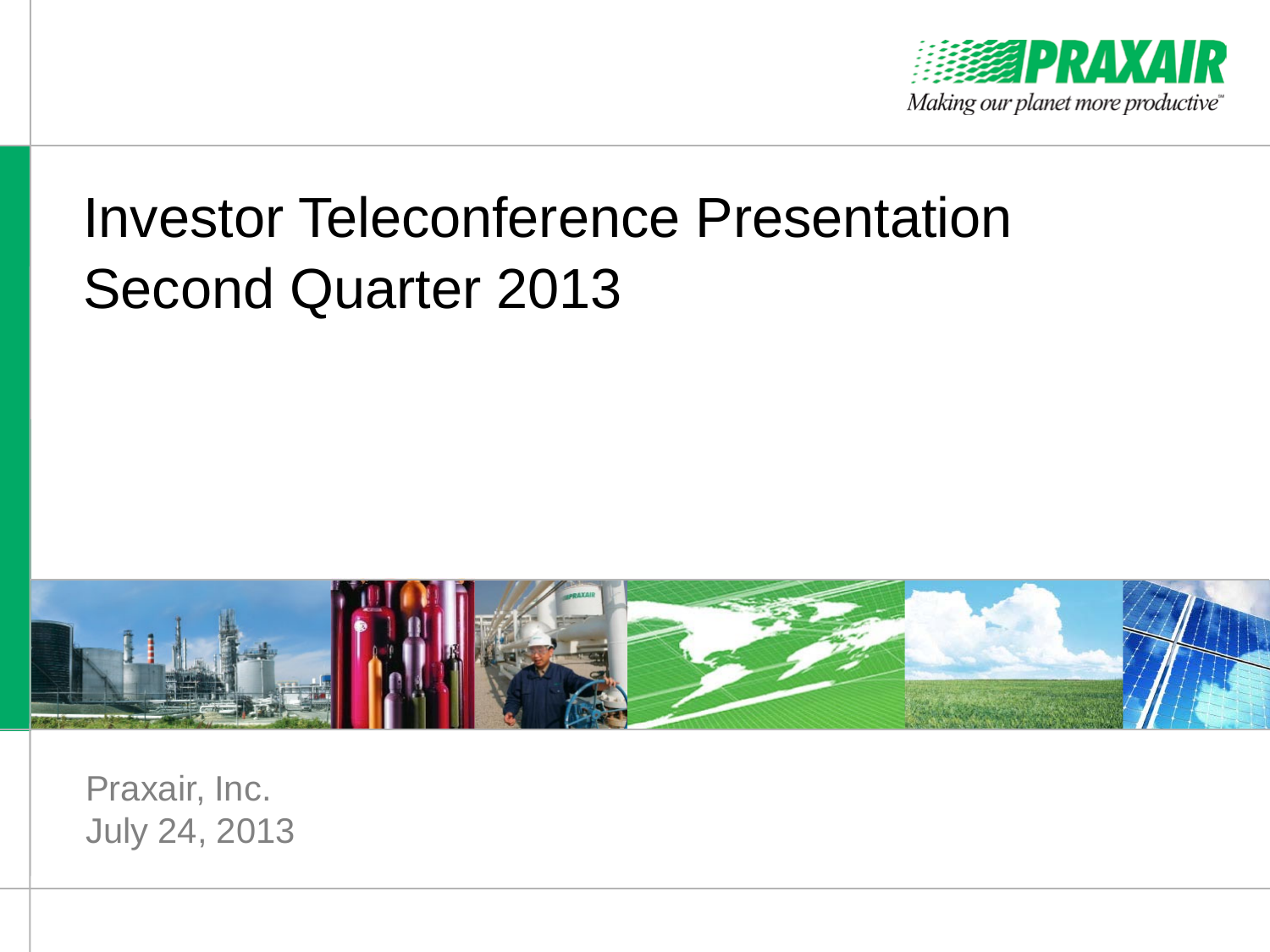

**This document contains "forward-looking statements" within the meaning of the Private Securities Litigation Reform Act of 1995. These statements are based on management's reasonable expectations and assumptions as of the date the statements are made but involve risks and uncertainties. These risks and uncertainties include, without limitation: the performance of stock markets generally; developments in worldwide and national economies and other international events and circumstances; changes in foreign currencies and in interest rates; the cost and availability of electric power, natural gas and other raw materials; the ability to achieve price increases to offset cost increases; catastrophic events including natural disasters, epidemics and acts of war and terrorism; the ability to attract, hire, and retain qualified personnel; the impact of changes in financial accounting standards; the impact of changes in pension plan liabilities; the impact of tax, environmental, healthcare and other legislation and government regulation in jurisdictions in which the company operates; the cost and outcomes of investigations, litigation and regulatory proceedings; continued timely development and market acceptance of new products and applications; the impact of competitive products and pricing; future financial and operating performance of major customers and industries served; the impact of information technology system failures, network disruptions and breaches in data security; and the effectiveness and speed of integrating new acquisitions into the business. These risks and uncertainties may cause actual future results or circumstances to differ materially from the projections or estimates contained in the forward-looking statements. Additionally, financial projections or estimates exclude the impact of special items which the company believes are not indicative of ongoing business performance. The company assumes no obligation to update or provide revisions to any forward-looking statement in response to changing circumstances. The above listed risks and uncertainties are further described in Item 1A (Risk Factors) in the company's Form 10-K and 10-Q reports filed with the SEC which should be reviewed carefully. Please consider the company's forward-looking statements in light of those risks.**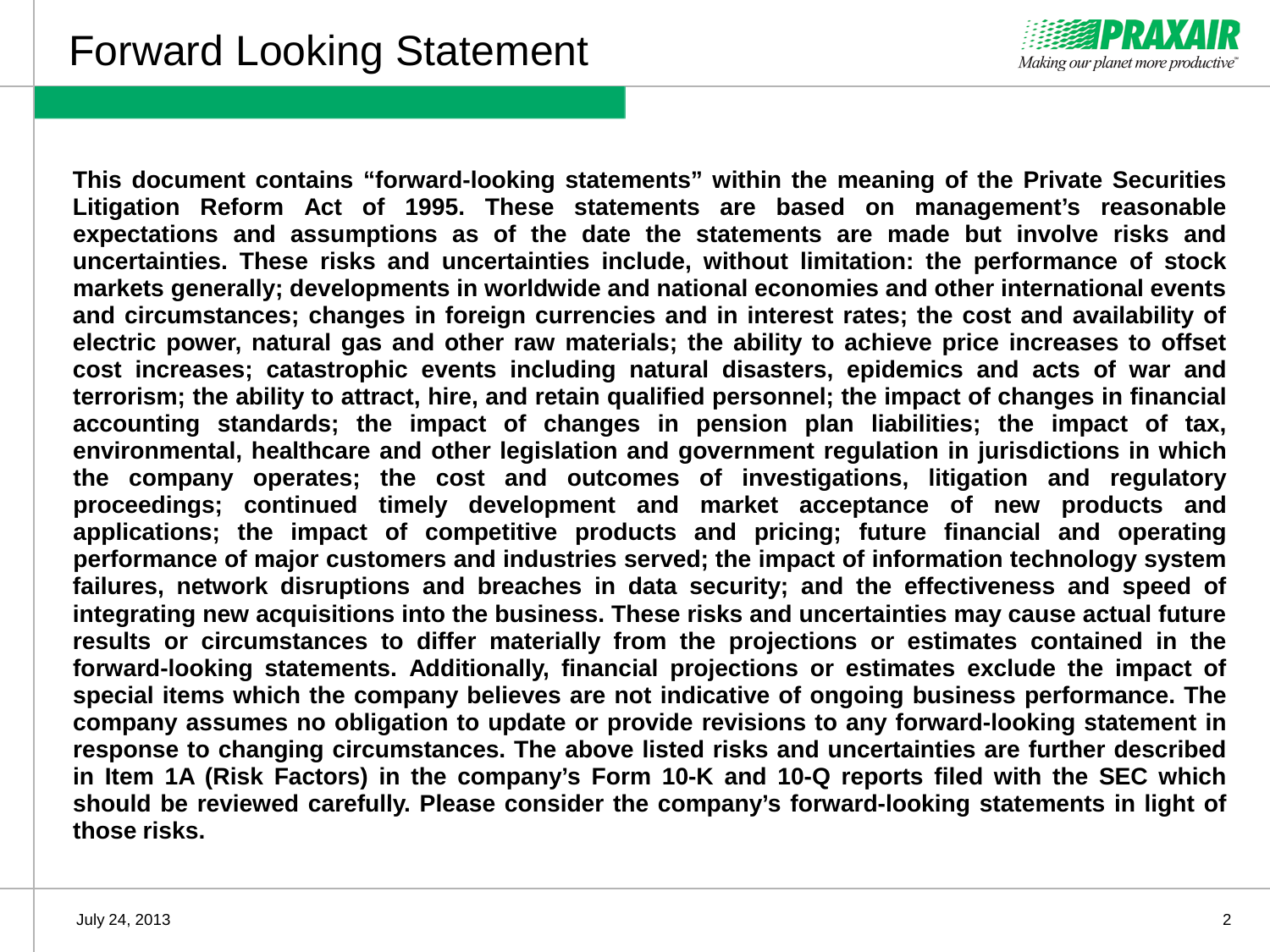## Examples of Differing Conditions Around the World



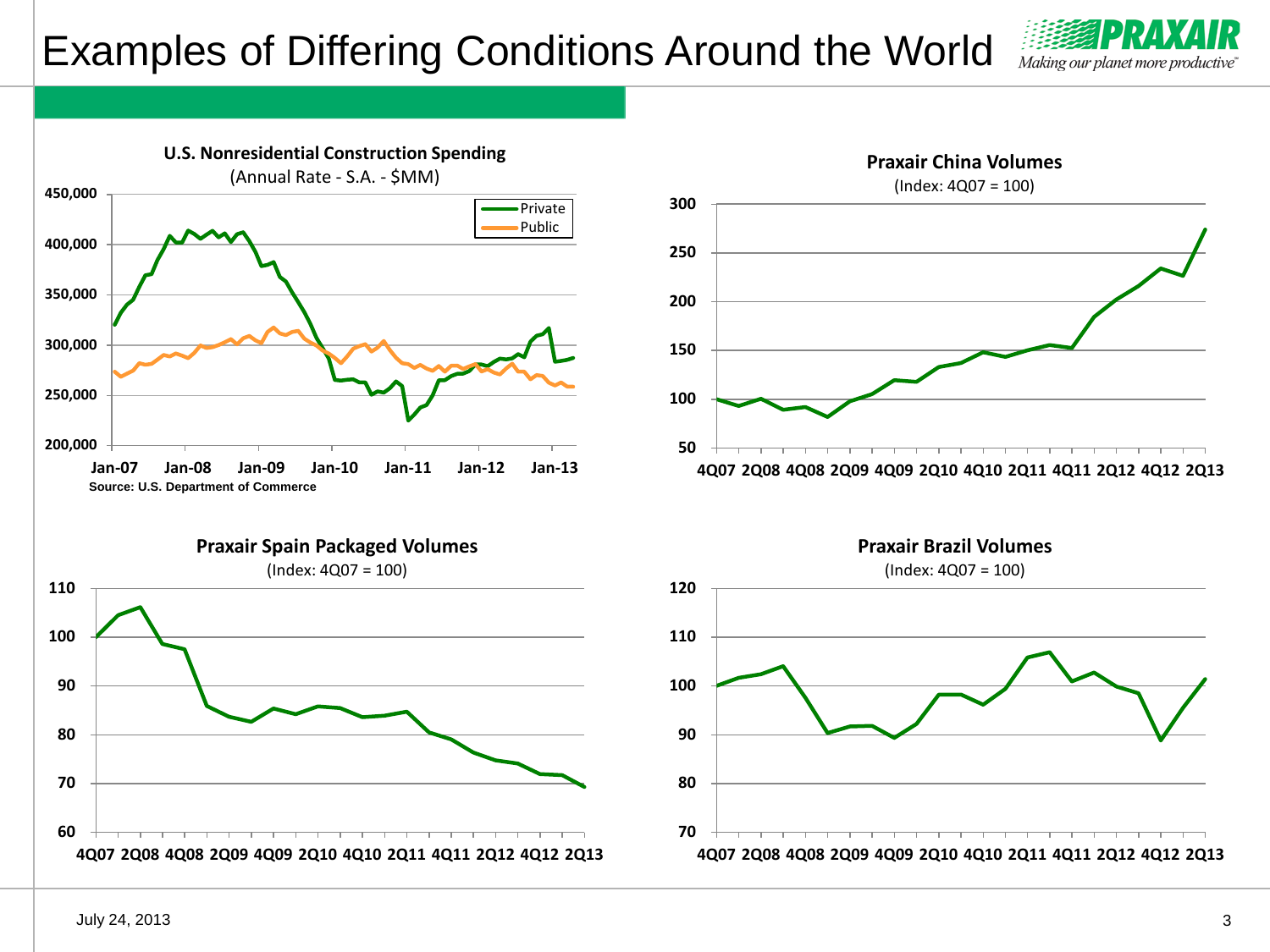# Second Quarter Results

Making our planet more productive"

| (SMM)                      | <b>Second</b><br>Quarter<br>2013 | <b>Adj. First</b><br>Quarter<br>$2013^{(1)}$ | <b>Second</b><br>Quarter<br>2012 |
|----------------------------|----------------------------------|----------------------------------------------|----------------------------------|
| <b>Sales</b>               | \$3,014                          | \$2,888                                      | \$2,811                          |
| <b>Operating Profit</b>    | \$665                            | \$623                                        | \$636                            |
| <b>Operating Margin</b>    | 22.1%                            | 21.6%                                        | 22.6%                            |
| Net Income <sup>(2)</sup>  | \$445                            | \$414                                        | \$429                            |
| Diluted EPS <sup>(2)</sup> | \$1.49                           | \$1.38                                       | \$1.42                           |
| After - Tax $ROC^{(1)}$    | 13.0%                            | 13.3%                                        | 14.5%                            |
| ROE <sup>(1)</sup>         | 28.4%                            | 28.1%                                        | 29.0%                            |

|                     | <b>YOY</b> | <b>Q2 vs Q1</b> |
|---------------------|------------|-----------------|
| <b>Sales Growth</b> | + 7%       | $+4%$           |
| <b>Volume</b>       | $+2\%$     | $+3%$           |
| <b>Price</b>        | $+2\%$     |                 |
| Cost pass-thru      | $+1\%$     |                 |
| <b>Currency</b>     | $-1%$      | $-1%$           |
| <b>Acg/Div</b>      | $+3%$      | $+2%$           |

- **Volume growth South America and Asia**
- **Strong operating and EBITDA margins**
- **Refinery hydrogen start-ups 2Q/3Q**
- \$2.3B backlog of projects to start-up in **2013 thru 2016**

(1) Non-GAAP measures, other than sales. 1Q13 adjusted amounts exclude a charge related to the Venezuela currency devaluation. See Appendix.

(2) Net Income and Diluted EPS attributable to Praxair, Inc. shareholders.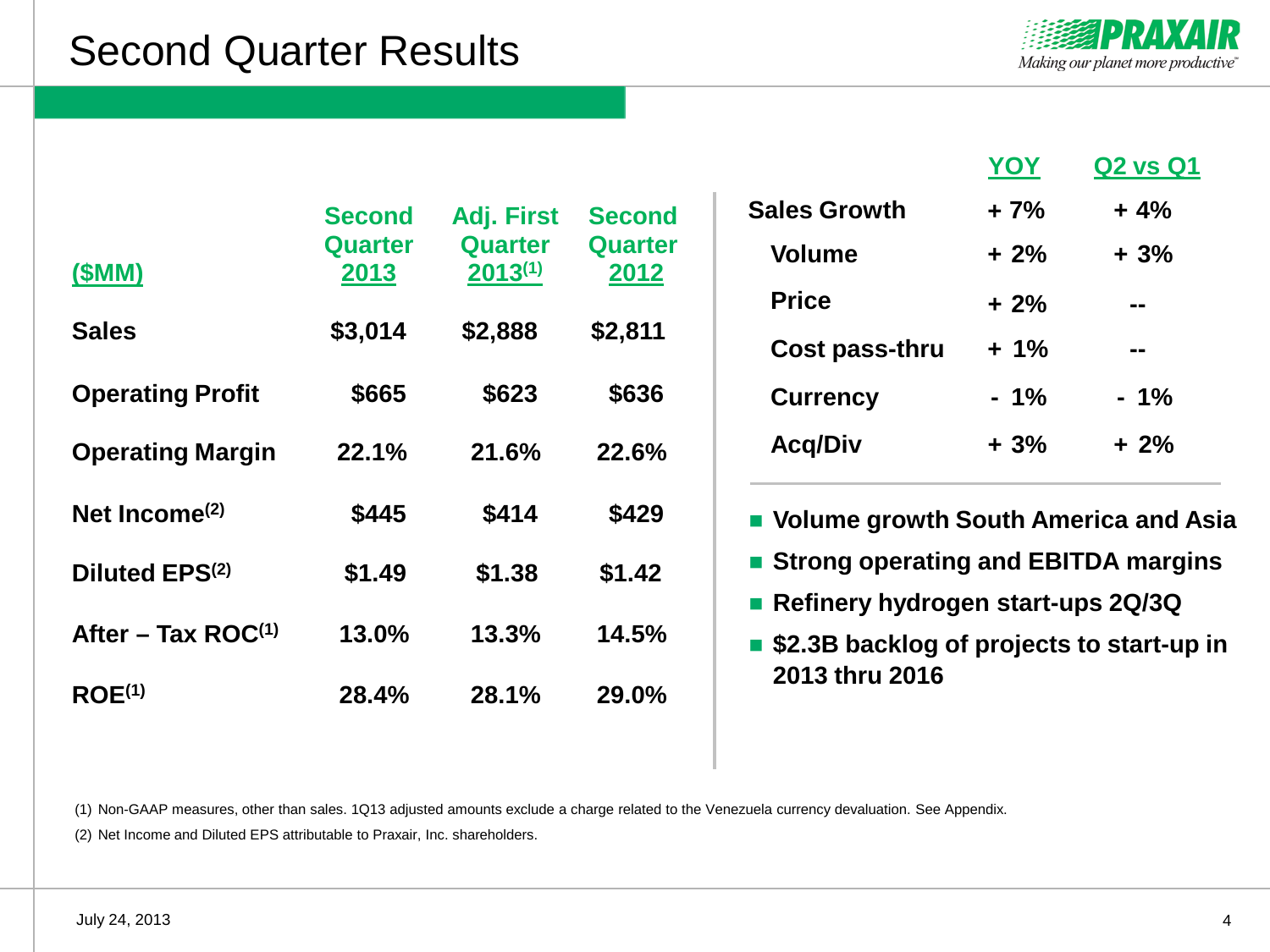## North America



|                         | <b>Second</b><br><b>Quarter</b> | <b>First</b><br>Quarter | <b>Second</b><br><b>Quarter</b> |
|-------------------------|---------------------------------|-------------------------|---------------------------------|
| (SMM)                   | 2013                            | 2013                    | 2012                            |
| <b>Sales</b>            | \$1,552                         | \$1,457                 | \$1,393                         |
| <b>Segment OP</b>       | \$381                           | \$358                   | \$363                           |
| <b>Operating Margin</b> | 24.5%                           | 24.6%                   | 26.1%                           |
|                         |                                 |                         |                                 |
|                         | <b>YOY</b>                      | <b>Q2 vs Q1</b>         |                                 |
| <b>Sales Growth</b>     | $+11%$                          | $+7%$                   |                                 |
| Volume                  | --                              | $+3%$                   |                                 |

| <b>Volume</b>   | --    | $+3%$  |
|-----------------|-------|--------|
| <b>Price</b>    | $+2%$ | --     |
| Cost pass-thru  | $+3%$ | $+1\%$ |
| <b>Currency</b> | --    | --     |
| <b>Acq/Div</b>  | $+6%$ | $+3%$  |

- **On-site +3% Seq from energy, chemicals and metals**
- **Merchant volumes up 1% YoY and sequentially**
- **Lower packaged gas volumes in Canada, the United States and Mexico offset by positive pricing**
- **Growth from acquisitions of packaged gas distributors and NuCO2 micro-bulk carbon dioxide**
- **Mid-year hydrogen project start-ups**
- **Solid project proposal activity: metals, energy, chemicals and manufacturing**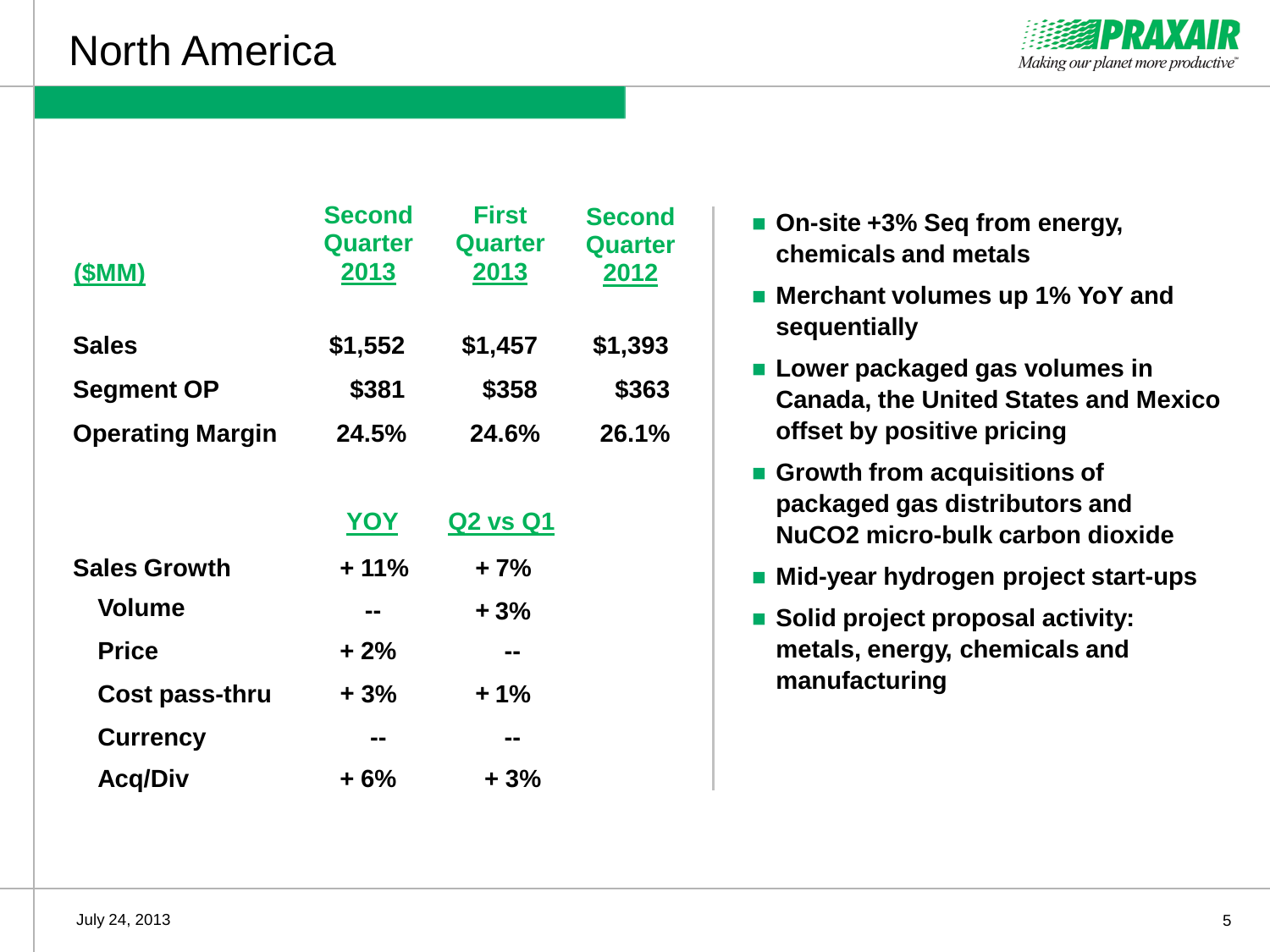# Europe



|                         | <b>Second</b> | <b>First</b>    | <b>Second</b> |
|-------------------------|---------------|-----------------|---------------|
|                         | Quarter       | <b>Quarter</b>  | Quarter       |
| (\$MM)                  | 2013          | 2013            | 2012          |
| <b>Sales</b>            | \$382         | \$370           | \$382         |
| <b>Segment OP</b>       | \$69          | \$62            | \$68          |
| <b>Operating Margin</b> | 18.1%         | 16.8%           | 17.8%         |
|                         |               |                 |               |
|                         | YOY           | <b>Q2 vs Q1</b> |               |
| <b>Sales Growth</b>     | --            | $+3%$           |               |
| <b>Volume</b>           | - 1%          | $+3%$           |               |
| <b>Price</b>            | $+1\%$        | $+1\%$          |               |
| Cost pass-thru          | $-2%$         | $-1%$           |               |
| <b>Currency</b>         | $+1\%$        | $-1%$           |               |
| <b>Acg/Div</b>          | $+1\%$        | + 1%            |               |

- **Sequential volume improvement driven by on-site in Germany and Spain**
- **Improving operating margin from productivity, prior restructuring actions and price**
- **Building growth through production/distribution density in Russia**
	- **On-site plants currently operating to supply chemical and manufacturing customers**
	- **2Q13 VOF industrial gas acquisition**
	- **Two large plants under construction to start-up 2014 and 2016**
	- **Proposal activity strong**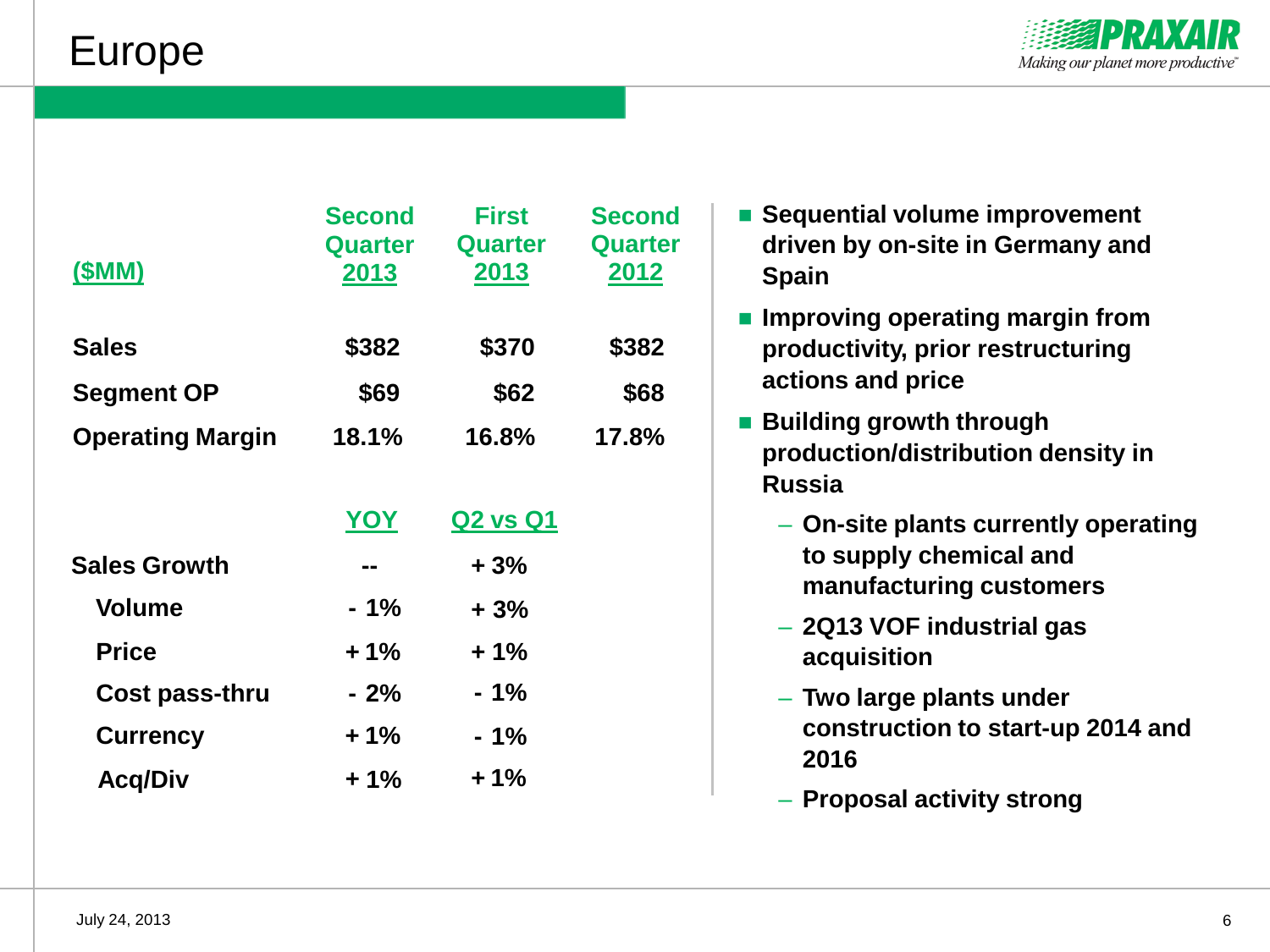

|                         | <b>Second</b>  | <b>First</b>   | <b>Second</b>  |  |
|-------------------------|----------------|----------------|----------------|--|
|                         | <b>Quarter</b> | <b>Quarter</b> | <b>Quarter</b> |  |
| (SMM)                   | 2013           | 2013           | 2012           |  |
|                         |                |                |                |  |
| <b>Sales</b>            | \$536          | \$531          | \$520          |  |
| <b>Segment OP</b>       | \$123          | \$114          | \$110          |  |
| <b>Operating Margin</b> | 22.9%          | 21.5%          | 21.2%          |  |

|                     | YOY     | <b>Q2 vs Q1</b> |
|---------------------|---------|-----------------|
| <b>Sales Growth</b> | $+3%$   | $+1\%$          |
| <b>Volume</b>       | $+ 6\%$ | $+4%$           |
| <b>Price</b>        | $+3%$   | $+1\%$          |
| Cost pass-thru      |         |                 |
| <b>Currency</b>     | - 6%    | $-4\%$          |

- **Brazilian Real devaluation 8% since April**
- **Organic growth YoY to metals, manufacturing, healthcare and chemicals customers**
- **Higher operating margin driven by volume growth, higher price and lower costs due to prior restructuring actions**
- **Mixed outlook for second half :**
	- **Currency uncertainty**
	- **Political protests**
	- + **Increased infrastructure spend**
	- + **IP consensus 2H13 ~3%**
	- + **World Cup and Olympics**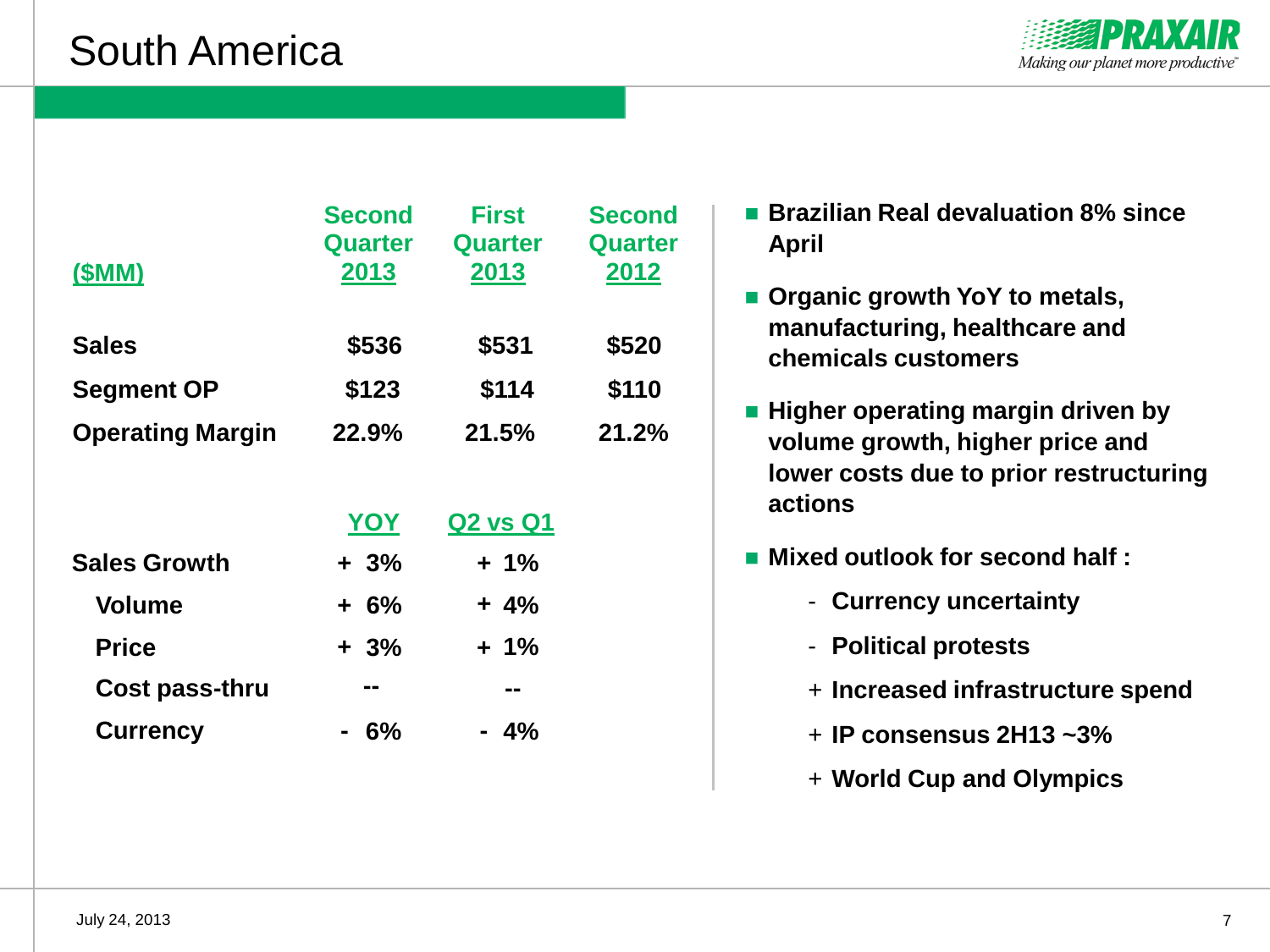

| (SMM)                   | <b>Second</b><br><b>Quarter</b><br>2013 | <b>First</b><br><b>Quarter</b><br>2013 | <b>Second</b><br><b>Quarter</b><br>2012 |  |
|-------------------------|-----------------------------------------|----------------------------------------|-----------------------------------------|--|
| <b>Sales</b>            | \$379                                   | \$367                                  | \$348                                   |  |
| <b>Segment OP</b>       | \$61                                    | \$63                                   | \$68                                    |  |
| <b>Operating Margin</b> | 16.1%                                   | 17.2%                                  | 19.5%                                   |  |

|                     | YOY     | <b>Q2 vs Q1</b> |  |  |
|---------------------|---------|-----------------|--|--|
| <b>Sales Growth</b> | $+ 9\%$ | $+3%$           |  |  |
| <b>Volume</b>       | $+10%$  | $+5%$           |  |  |
| <b>Price</b>        | $-1\%$  | --              |  |  |
| Cost pass-thru      | $-1\%$  | $-1%$           |  |  |
| <b>Currency</b>     | $1\%$   | $-1%$           |  |  |

- **On-site volumes +20% YoY driven by China, Korea and India, including new project start-ups**
- **Merchant sales growth supported by process application technologies**
- **Electronics sales -3% YoY**
- **Operating margin reflects lower argon and electronics pricing in China. PY included gain on land sale.**
- **Strong backlog with significant projects in China chemicals, Korea electronics and India steel**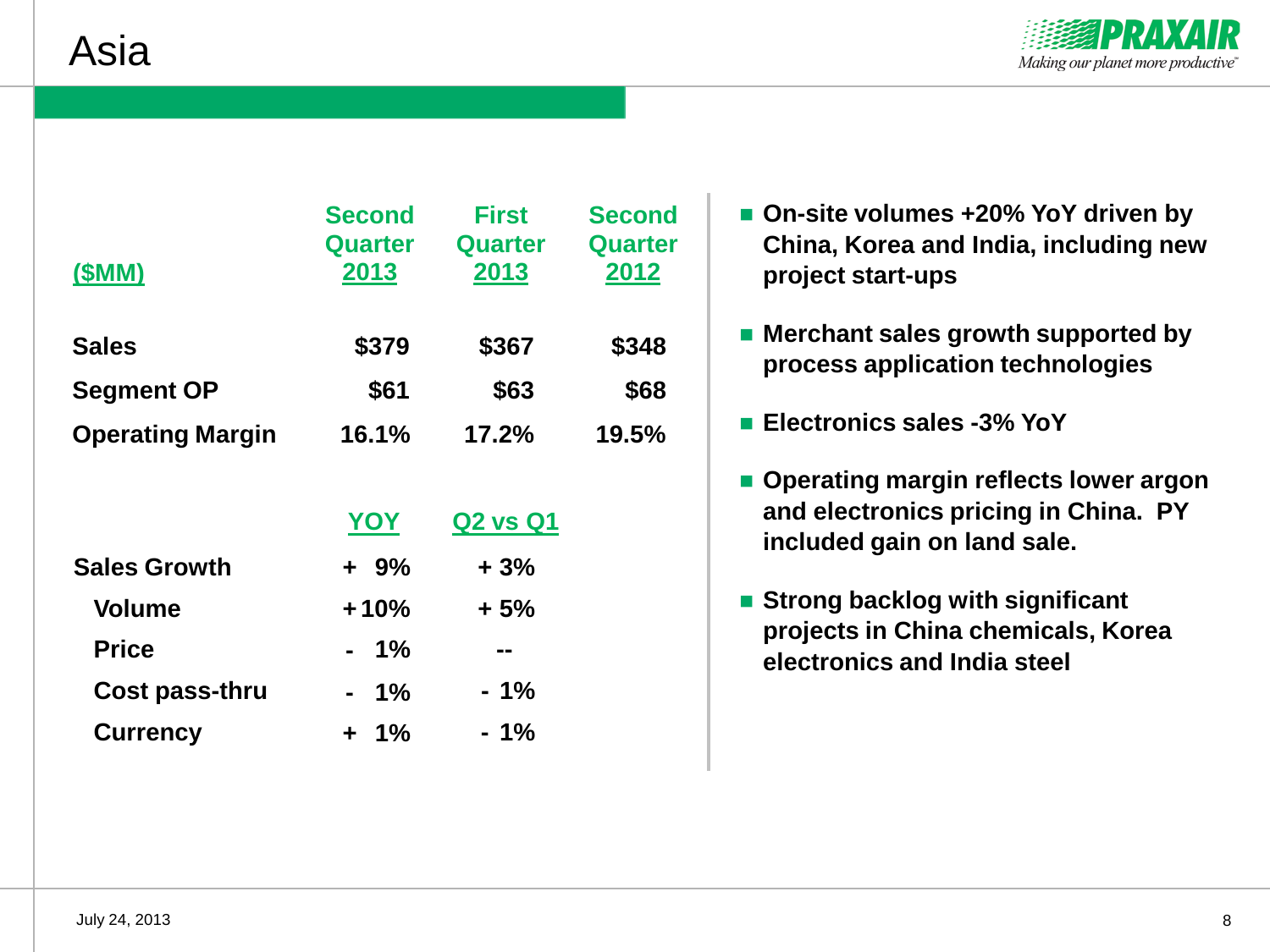### Surface Technologies



|                         | <b>Second</b>  | <b>First</b>   | <b>Second</b>  |  |
|-------------------------|----------------|----------------|----------------|--|
|                         | <b>Quarter</b> | <b>Quarter</b> | <b>Quarter</b> |  |
| (SMM)                   | 2013           | 2013           | 2012           |  |
|                         |                |                |                |  |
| <b>Sales</b>            | \$165          | \$163          | \$168          |  |
|                         |                |                |                |  |
| <b>Segment OP</b>       | \$31           | \$26           | \$27           |  |
| <b>Operating Margin</b> | 18.8%          | 16.0%          | 16.1%          |  |

- Sales steady YoY, ex-FX and cost **pass-through, reflecting higher pricing offsetting lower volumes of industrial coatings**
- **Higher operating margin reflects higher pricing and lower costs resulting from productivity and previous restructuring actions**
- **Aviation and energy industry coatings outlook positive**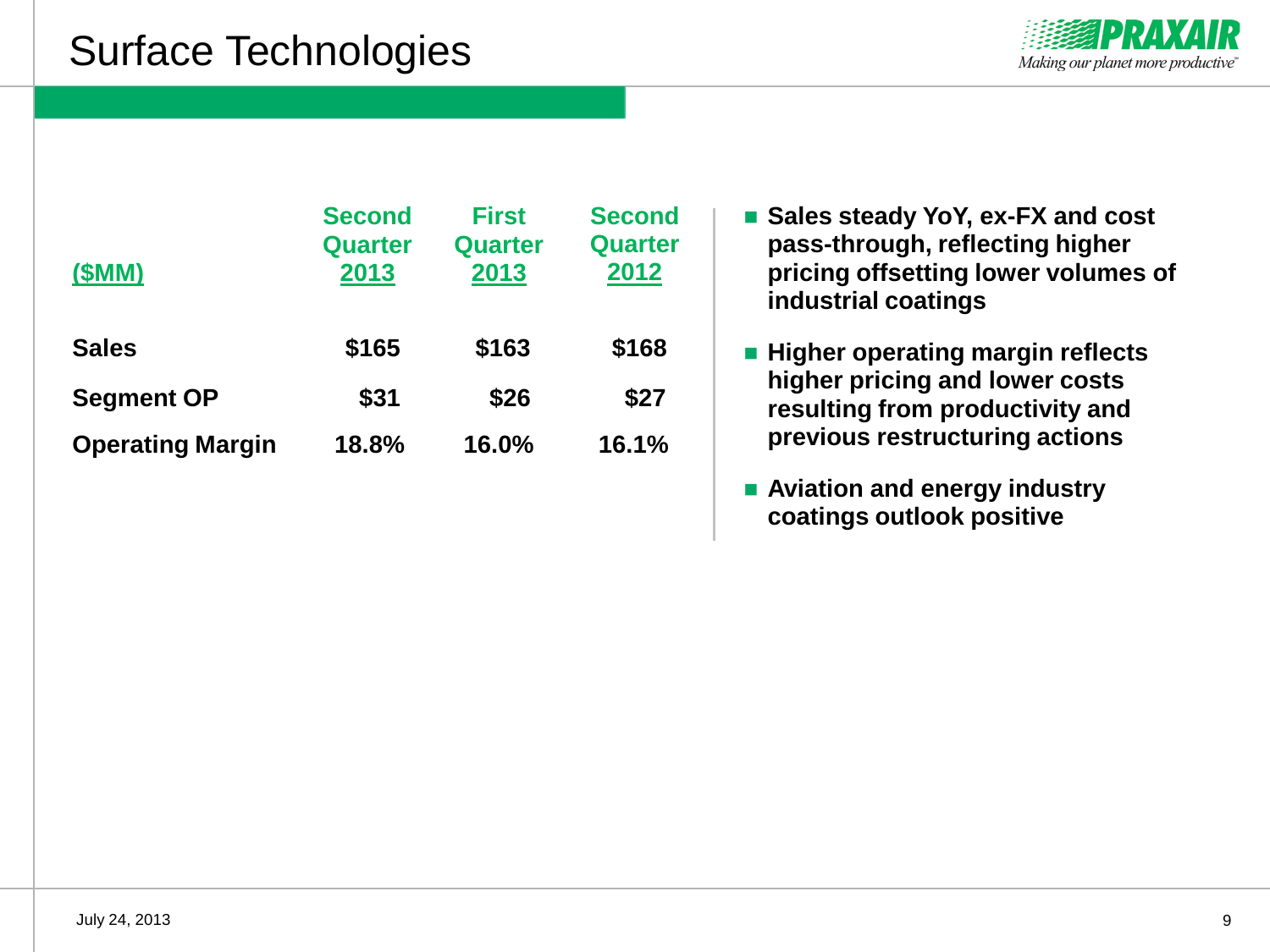

### **Third Quarter 2013 Full Year 2013**

- **Diluted EPS in the range of \$1.48 to \$1.53\***
	- ― **Excludes expected pension settlement charge of \$9 million**

### **Save the Date**

**Investor Day**

**September 16, 2013**

**New York City**

- **Sales in the area of \$12 billion**
- **Adjusted diluted EPS in the range of \$5.90 to \$6.00, +6% to 8%\***
	- ― **Prior guidance: \$5.90 to \$6.05**
- **Adjusted tax rate of about 28%\***
- **CAPEX in the range of \$1.8 to \$2.0 billion**

\*Non-GAAP measures. Adjusted amounts exclude 1Q13 charge related to the Venezuela currency devaluation and the impact of a pension settlement charge expected to be recorded in the third quarter. See Appendix.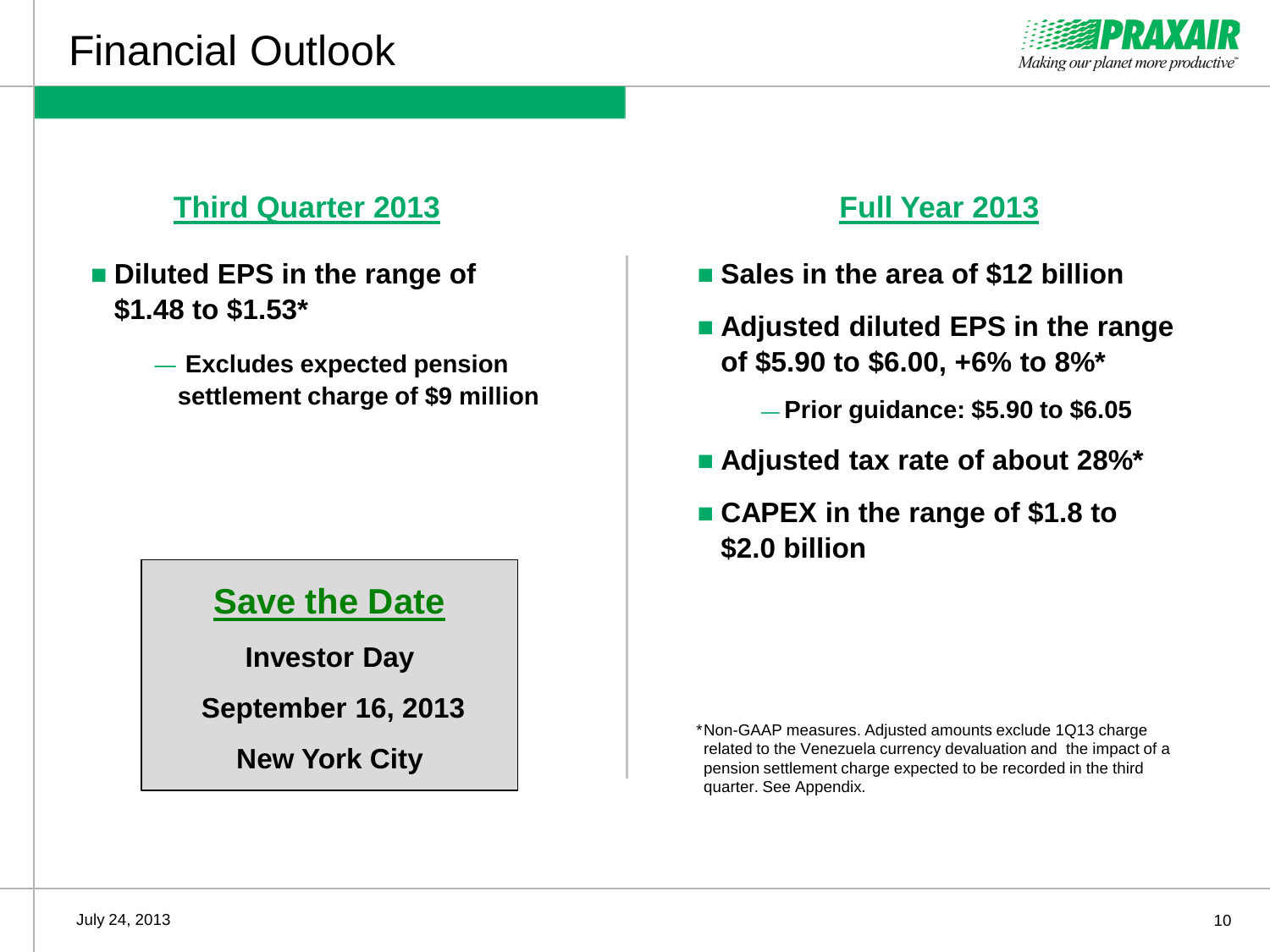# Appendix

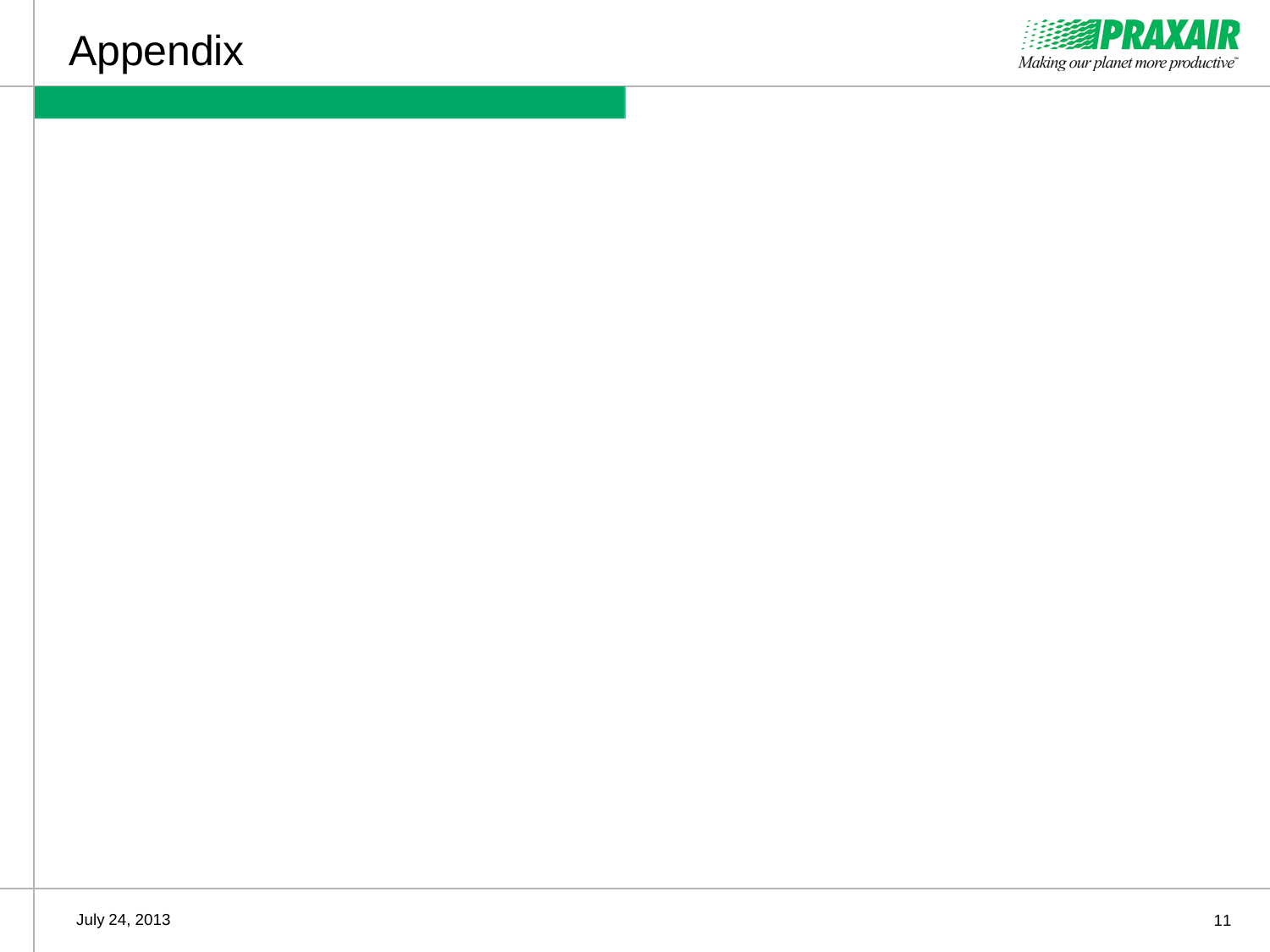### Strong Backlog - \$ 2.3B Capital





### New project development remains active

July 24, 2013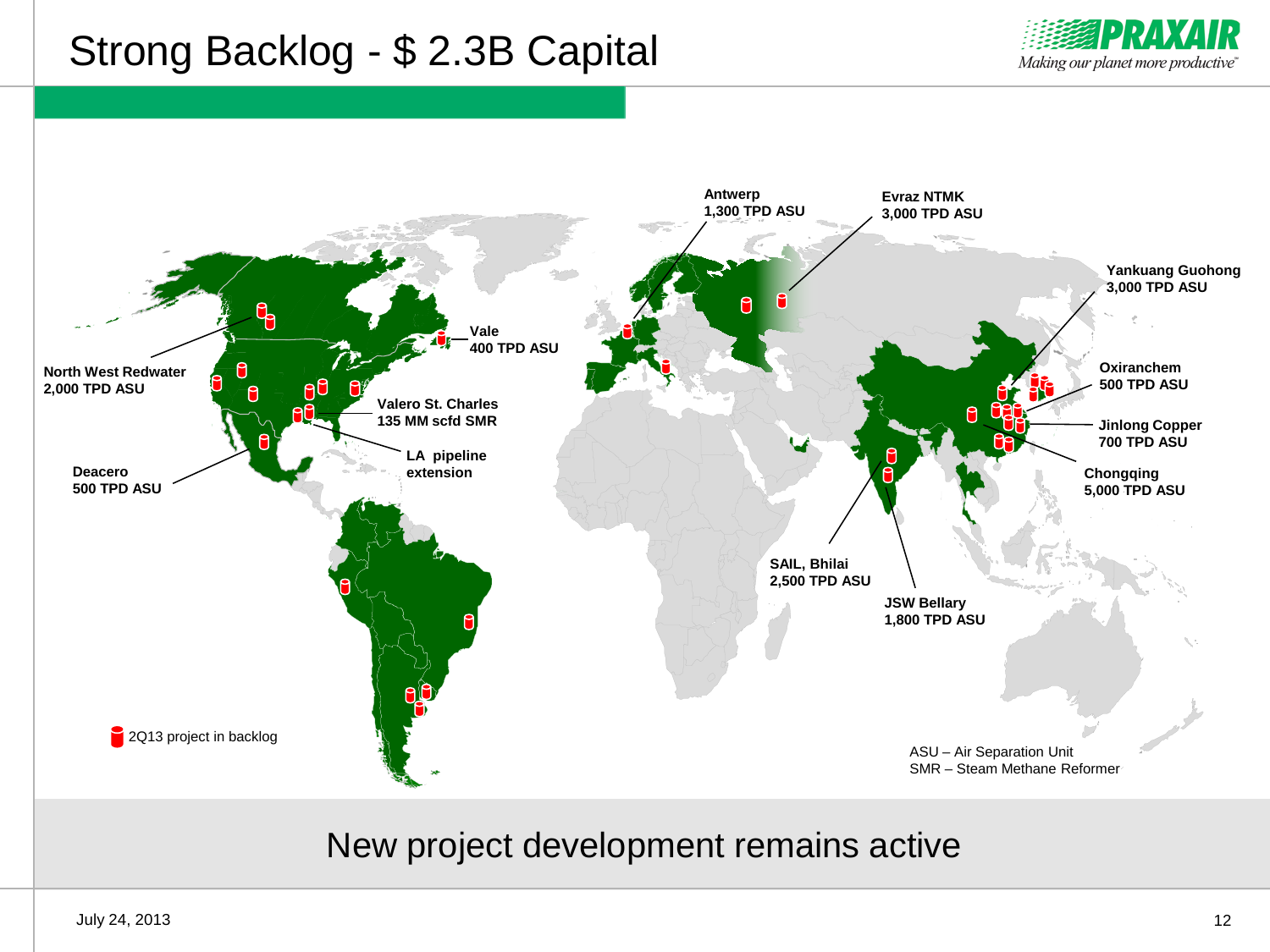

|                      | <b>Q213 Organic Sales Growth</b> |                  |                                                                                       |
|----------------------|----------------------------------|------------------|---------------------------------------------------------------------------------------|
|                      | YOY                              | <b>Vs. Q1 13</b> |                                                                                       |
| <b>Energy</b>        | $+ 8%$                           | $+6%$            | <b>North America demand</b>                                                           |
| <b>Electronics</b>   | $-1\%$                           | $+6%$            | Soft demand for solar and LCD                                                         |
| <b>Chemicals</b>     | $+11%$                           | $+6%$            | <b>Project contribution in Asia; North America positive</b>                           |
| <b>Metals</b>        | $+ 5\%$                          | $\sim$ $\sim$    | North America solid, project contribution in Asia and<br><b>South America</b>         |
| <b>Manufacturing</b> | $+2\%$                           | $+3%$            | <b>South America growth</b>                                                           |
| <b>Healthcare</b>    | $+ 6\%$                          | $+2%$            | <b>Growth in South America and Europe</b>                                             |
| Aerospace            | $+2\%$                           | $+6%$            | <b>Surface Technologies aviation coatings</b>                                         |
| Food and Bev.        | $+ 1\%$                          | $+5%$            | South America seasonality partially offset by weaker<br><b>Thailand food freezing</b> |

Excludes impact of currency, natural gas/precious metals cost pass-through and acquisitions/divestitures. Volume impact from days +1% Seq.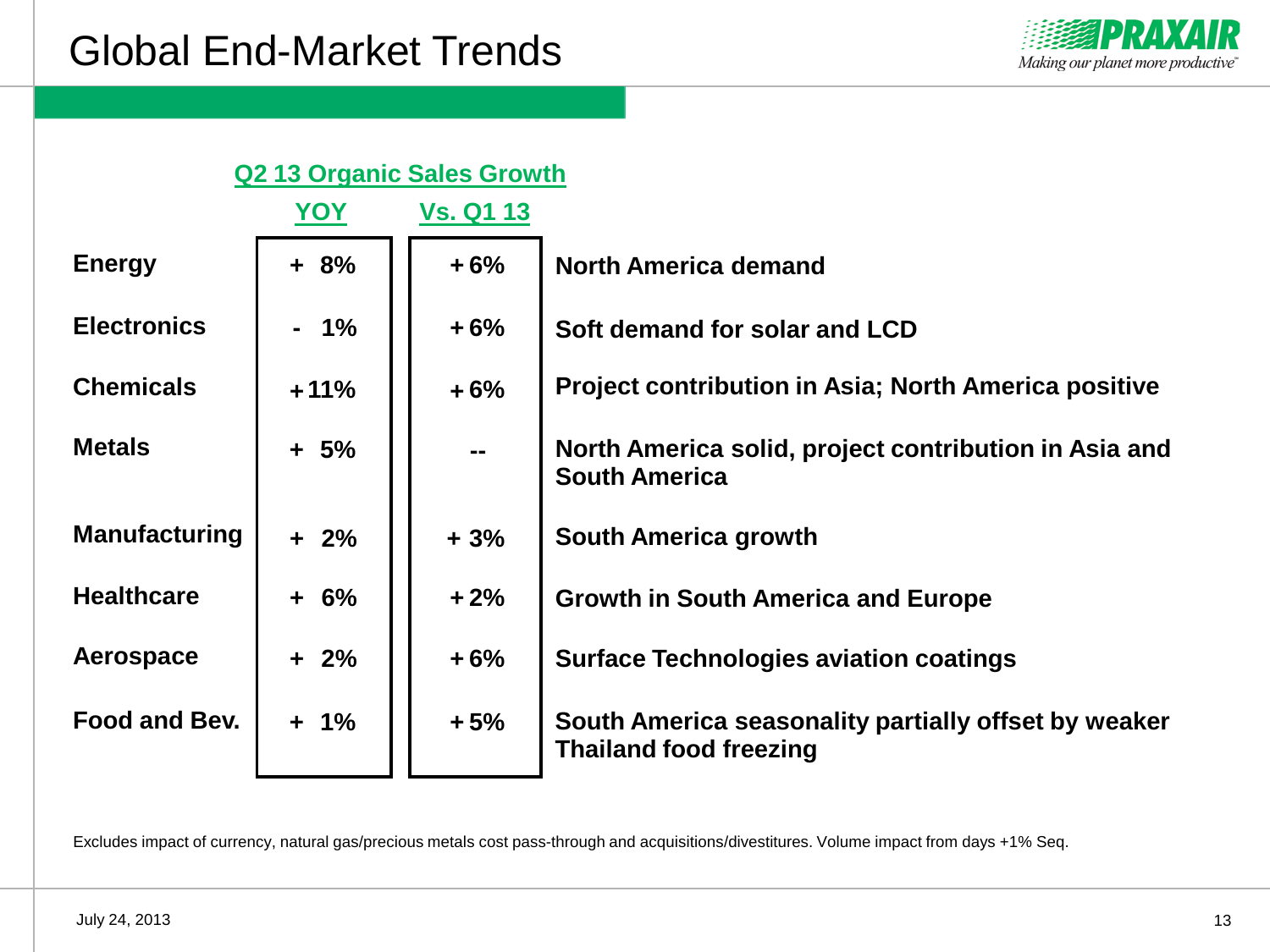

The following non-GAAP measures are intended to supplement investors' understanding of the company's financial information by providing measures which investors, financial analysts and management use to help evaluate the company's financing leverage, return on net assets employed and operating performance. Items which the company does not believe to be indicative of on-going business trends are excluded from these calculations so that investors can better evaluate and analyze historical and future business trends on a consistent basis. Definitions of these non-GAAP measures may not be comparable to similar definitions used by other companies and are not a substitute for similar GAAP measures. Adjusted amounts exclude the impact of the 2013 first quarter loss on Venezuela currency devaluation; and the 2012 third quarter cost reduction program, pension settlement charge, and an income tax benefit; and the 2011 fourth quarter gain on acquisition and cost reduction program which helps investors understand underlying performance on a comparable basis.

| 2012           |    | nn 10 |     | ດດ44 |         |          |           |    |         |
|----------------|----|-------|-----|------|---------|----------|-----------|----|---------|
| - -<br>-<br>чZ | -- |       | u v | ЖÆ   | <br>- - | Q4<br>-- | $ -$<br>w | чc | <br>- - |

Debt to Capital Ratio - The debt-to-capital ratio is a measure used by investors, financial analysts and management to provide a measure of financial leverage and insights into how the company is financing its operations.

| Debt                                                 | \$9,106  | \$8.676  | \$7<br>.362 | 136      | \$6.995  | \$6.856  | 6.562    | \$6,310  | \$ 6.119 | \$5,838  |
|------------------------------------------------------|----------|----------|-------------|----------|----------|----------|----------|----------|----------|----------|
| Less: cash and cash equivalents                      | (102)    | (113)    | (157)       | (108)    | (104)    | (107)    | (90)     | (125)    | (80)     | (86)     |
| Net debt                                             | 9.004    | 8,563    | 7.205       | 7.028    | 6.891    | 6.749    | 6.472    | 6,185    | 6,039    | 5,752    |
| Equity and redeemable noncontrolling interests:      |          |          |             |          |          |          |          |          |          |          |
| Redeemable noncontrolling interests                  | 259      | 255      | 252         | 243      | 232      | 232      | 220      |          |          |          |
| Praxair, Inc. shareholders' equity                   | 5,928    | 6.169    | 6,064       | 6.015    | 5.615    | 5,940    | 5.488    | 5.753    | 6,400    | 6,165    |
| Noncontrolling interests                             | 357      | 357      | 357         | 331      | 279      | 327      | 309      | 368      | 370      | 372      |
| Total equity and redeemable noncontrolling interests | 6.544    | 6,781    | 6.673       | 6.589    | 6.126    | 6.499    | 6.017    | 6.121    | 6.770    | 6,537    |
| Capital                                              | \$15,548 | \$15,344 | \$13,878    | \$13,617 | \$13.017 | \$13.248 | \$12,489 | \$12,306 | \$12,809 | \$12,289 |
| Debt-to-capital                                      | 57.9%    | 55.8%    | 51.9%       | 51.6%    | 52.9%    | 50.9%    | 51.8%    | 50.3%    | 47.1%    | 46.8%    |

After -tax return on Capital (ROC) - After-tax return on capital is a measure used by investors, financial analysts and management to evaluate the return on net assets employed in the business. ROC measures the after-tax operating profit that the company was able to generate with the investments made by all parties in the business (debt, noncontrolling interests and Praxair, Inc. shareholders' equity).

| Adjusted operating profit (a)<br>Less: adjusted income taxes (a)        | 665<br>(174) | 623<br>(164) | 616<br>\$.<br>(162) | 623<br>(164) | 636<br>(169) | 627<br>S<br>(165) | 619<br>ъ<br>(162) | 632<br>(166) | 627<br>(163) | 591<br>(156) |
|-------------------------------------------------------------------------|--------------|--------------|---------------------|--------------|--------------|-------------------|-------------------|--------------|--------------|--------------|
| Less: tax benefit on interest expense                                   | (11)         | (11)         | (10)                | (10)         | (9)          | (10)              | (11)              | (10)         | (10)         | (10)         |
| Add: income from equity investments                                     |              | 10           | 9                   | 8            | 10           |                   |                   | 13           |              | 9            |
| Adjusted net operating profit after-tax (NOPAT)                         | 491          | 458          | 453<br>\$.          | 457          | 468          | 459<br>\$         | 453<br>Ж          | 469          | 465<br>Ж     | 434<br>£.    |
| 4-quarter trailing adjusted NOPAT                                       | \$1,859      | \$1,836      | \$1,837             | . 837<br>\$1 | \$1,849      | \$1,846           |                   |              |              |              |
| Ending capital (see above)                                              | \$15,548     | \$15,344     | \$13,878            | \$13.617     | \$13.017     | \$13,248          | \$12,489          | \$12,306     | \$12,809     | \$12,289     |
| 5-quarter average ending capital                                        | \$14,281     | \$13,821     | \$13,250            | \$12,935     | \$12,774     | \$12,628          |                   |              |              |              |
| After-tax ROC (4-quarter trailing NOPAT / 5-quarter<br>average capital) | 13.0%        | 13.3%        | 13.9%               | 14.2%        | 14.5%        | 14.6%             |                   |              |              |              |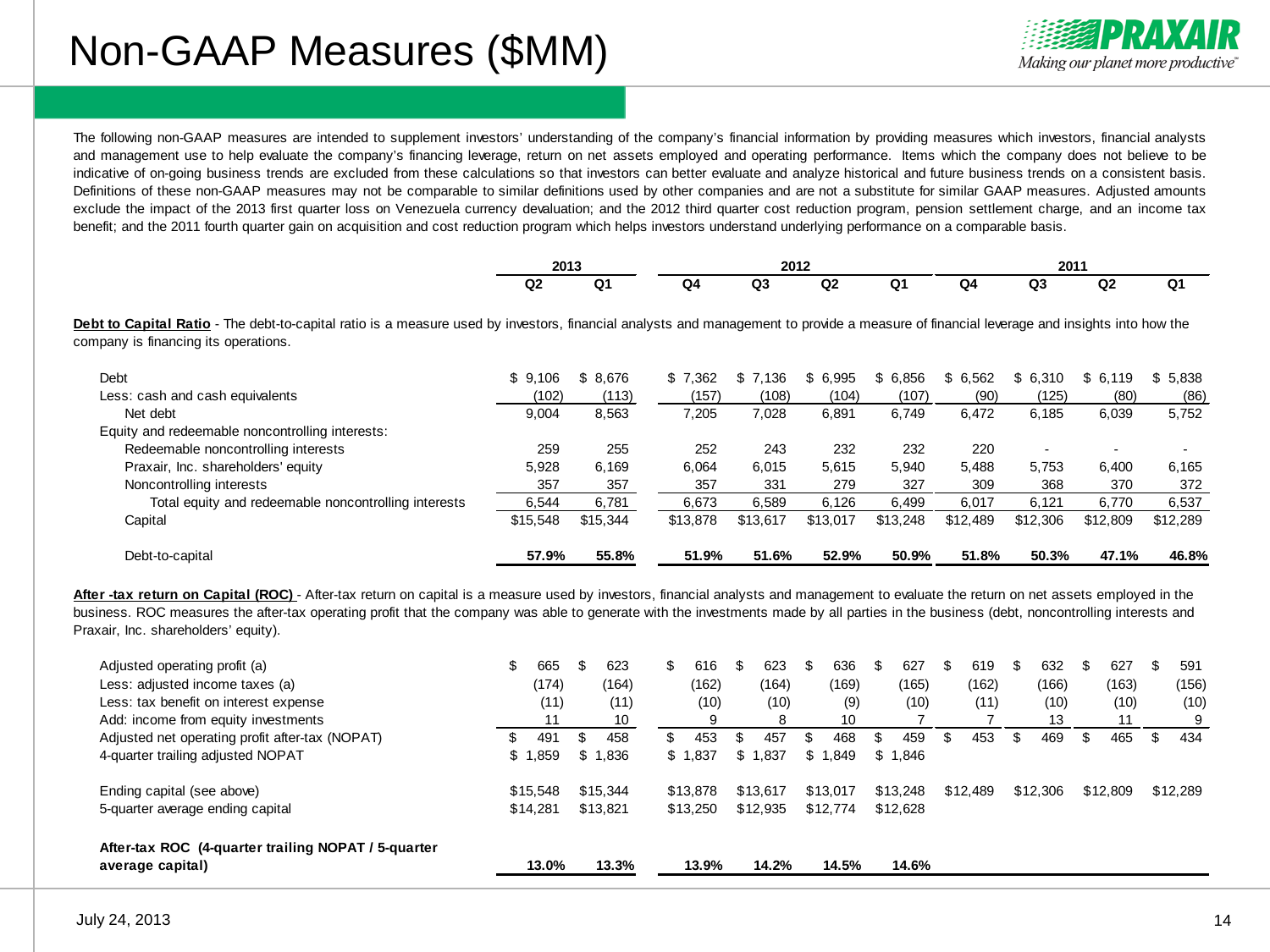### Non-GAAP Measures, cont.



|                                                                                                                                                                                 | 2013<br>2012 |                |                         |                |           |    | 2011           |           |    |                |    |                   |    |                |    |         |    |                |
|---------------------------------------------------------------------------------------------------------------------------------------------------------------------------------|--------------|----------------|-------------------------|----------------|-----------|----|----------------|-----------|----|----------------|----|-------------------|----|----------------|----|---------|----|----------------|
|                                                                                                                                                                                 |              | Q <sub>2</sub> |                         | Q <sub>1</sub> | Q4        |    | Q <sub>3</sub> | Q2        |    | Q <sub>1</sub> |    | Q4                |    | Q <sub>3</sub> |    | Q2      |    | Q <sub>1</sub> |
| Return on Praxair, Inc. Shareholder's equity (ROE) - Return on Praxair, Inc. shareholders' equity is a measure used by investors, financial analysts and management to evaluate |              |                |                         |                |           |    |                |           |    |                |    |                   |    |                |    |         |    |                |
| operating performance from a Praxair shareholder perspective. ROE measures the net income attributable to Praxair, Inc. that the company was able to generate with the money    |              |                |                         |                |           |    |                |           |    |                |    |                   |    |                |    |         |    |                |
| shareholders have invested.                                                                                                                                                     |              |                |                         |                |           |    |                |           |    |                |    |                   |    |                |    |         |    |                |
| Adjusted net income - Praxair, Inc. (a)                                                                                                                                         |              | 445            | ß.                      | 414            |           |    | 419            | 429       | \$ | 419            |    |                   |    | 429            |    |         | £. | 398            |
| 4-quarter trailing adjusted net income - Praxair, Inc. (a)                                                                                                                      |              | \$1,692        | \$                      | 1.676          | \$1.681   |    | \$1,681        | \$1.691   |    | \$1.687        |    |                   |    |                |    |         |    |                |
| Ending Praxair, Inc. shareholders' equity                                                                                                                                       |              | \$5,928        |                         | \$6,169        | \$6,064   | S. | 6,015          | \$5,615   |    | \$5,940        |    | \$5,488           |    | \$5,753        |    | \$6,400 |    | \$6,165        |
| 5-quarter average Praxair shareholders' equity                                                                                                                                  |              | \$5,958        |                         | \$5,961        | \$5,824   |    | \$5,762        | \$5,839   |    | \$5,949        |    |                   |    |                |    |         |    |                |
|                                                                                                                                                                                 |              |                |                         |                |           |    |                |           |    |                |    |                   |    |                |    |         |    |                |
| ROE (4-quarter trailing adjusted net income - Praxair, Inc. /<br>5-quarter average Praxair shareholders' equity)                                                                |              | 28.4%          |                         | 28.1%          | 28.9%     |    | 29.2%          | 29.0%     |    | 28.4%          |    |                   |    |                |    |         |    |                |
|                                                                                                                                                                                 |              |                |                         |                |           |    |                |           |    |                |    |                   |    |                |    |         |    |                |
| Adjusted EBITDA and Debt-to-Adjusted EBITDA Ratio- These measures are used by investors, financial analysts and management to assess a company's ability to meet it's financial |              |                |                         |                |           |    |                |           |    |                |    |                   |    |                |    |         |    |                |
| obligations.                                                                                                                                                                    |              |                |                         |                |           |    |                |           |    |                |    |                   |    |                |    |         |    |                |
|                                                                                                                                                                                 |              |                |                         |                |           |    |                |           |    |                |    |                   |    |                |    |         |    |                |
|                                                                                                                                                                                 |              |                |                         |                |           |    |                |           |    |                |    |                   |    |                |    |         |    |                |
| Adjusted net income - Praxair, Inc. (a)                                                                                                                                         | \$           | 445            | \$                      | 414            | 14        |    | 419            | 429       | S  | 419            | S  |                   |    | 429            | -S | 425     | \$ | 398            |
| Add: adjusted noncontrolling interests (a)                                                                                                                                      |              | 16             |                         | 15             | 14        |    | 12             | 15        |    | 13             |    | $12 \overline{ }$ |    | 14             |    | 14      |    | 11             |
| Add: interest expense - net                                                                                                                                                     |              | 41             |                         | 40             | 35        |    | 36             | 33        |    | 37             |    | 38                |    | 36             |    | 36      |    | 35             |
| Add: adjusted income taxes (a)                                                                                                                                                  |              | 174            |                         | 164            | 162       |    | 164            | 169       |    | 165            |    | 162               |    | 166            |    | 163     |    | 156            |
| Add: depreciation and amortization                                                                                                                                              |              | 275            |                         | 266            | 254       |    | 248            | 247       |    | 252            |    | 249               |    | 256            |    | 254     |    | 244            |
| <b>Adjusted EBITDA</b>                                                                                                                                                          | \$           | 951            | $\sqrt[6]{\frac{1}{2}}$ | 899            | \$<br>879 | \$ | 879            | \$<br>893 | \$ | 886            | \$ | 875               | \$ | 901            | \$ | 892     | \$ | 844            |
|                                                                                                                                                                                 |              |                | \$                      |                |           |    |                |           |    | \$3,554        |    |                   |    |                |    |         |    |                |
| 4-quarter trailing adjusted EBITDA                                                                                                                                              |              | \$3,608        |                         | 3,550          | \$3,537   |    | \$3,533        | \$3,555   |    |                |    |                   |    |                |    |         |    |                |
| Ending net debt (see above)                                                                                                                                                     |              | \$9,004        |                         | \$8,563        | \$7,205   |    | \$7,028        | \$6,891   |    | \$6,749        |    | \$6,472           |    | \$6,185        |    | \$6.039 |    | \$5.752        |
| 5-quarter average net debt                                                                                                                                                      |              | \$7,738        |                         | \$7,287        | \$6,869   |    | \$6,665        | \$6,467   |    | \$6,239        |    |                   |    |                |    |         |    |                |
| Debt-to-adjusted EBITDA ratio (5-quarter average net debt /                                                                                                                     |              |                |                         |                |           |    |                |           |    |                |    |                   |    |                |    |         |    |                |
| 4-quarter trailing adjusted EBITDA)                                                                                                                                             |              | 2.1            |                         | 2.1            | 1.9       |    | 1.9            | 1.8       |    | 1.8            |    |                   |    |                |    |         |    |                |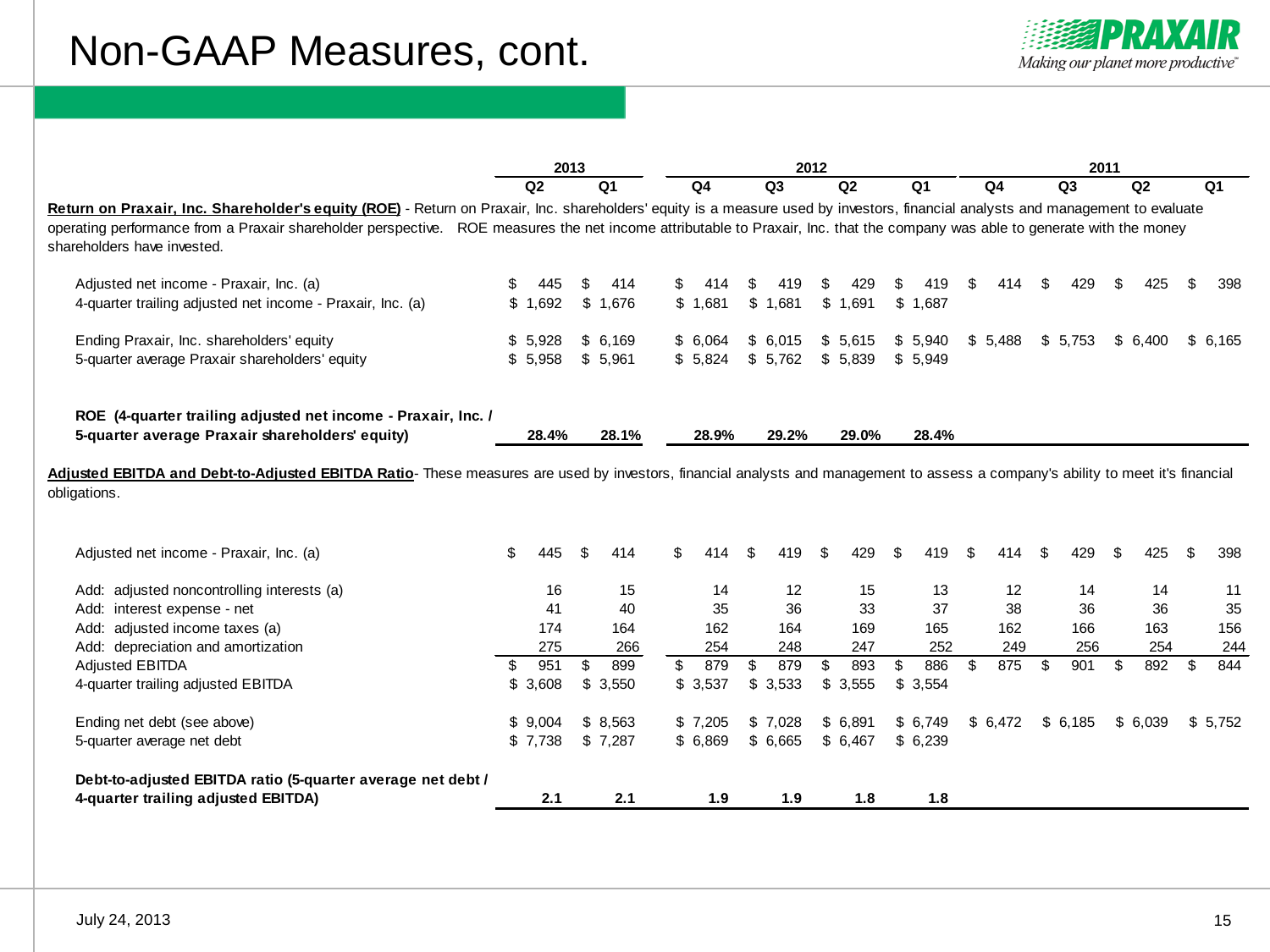(a) The following table presents adjusted amounts for Operating Profit and Operating Profit Margin, Income Taxes, Effective Tax Rate, Noncontrolling Interests, Net income - Praxair, Inc., and Diluted EPS for the First Quarter 2013, Third Quarter and full year 2012 and the Fourth Quarter 2011. Additionally, this table presents the percentage change in Diluted EPS Guidance for the full year 2013.

|                                                                                                  | <b>First</b><br>Quarter |       |    | Year     |      | <b>Third</b><br>Quarter | <b>Fourth</b><br>Quarter |
|--------------------------------------------------------------------------------------------------|-------------------------|-------|----|----------|------|-------------------------|--------------------------|
|                                                                                                  |                         | 2013  |    | 2012     | 2012 |                         | 2011                     |
| <b>Adjusted Operating Profit and Operating Profit Margin</b>                                     |                         |       |    |          |      |                         |                          |
| Reported operating profit                                                                        | \$                      | 600   | \$ | 2,437    | \$   | 558                     | \$<br>618                |
| Add: Venezuela currency devaluation                                                              |                         | 23    |    |          |      |                         |                          |
| Add: Pension settlement charge                                                                   |                         |       |    | 9        |      | 9                       |                          |
| Add: Cost reduction program                                                                      |                         |       |    | 56       |      | 56                      | 40                       |
| Less: Gain on acquisition                                                                        |                         |       |    |          |      |                         | (39)                     |
| <b>Total adjustments</b>                                                                         |                         | 23    |    | 65       |      | 65                      | 1                        |
| Adjusted operating profit                                                                        | \$                      | 623   | \$ | 2,502    | \$   | 623                     | \$<br>619                |
| Reported sales                                                                                   | \$                      | 2,888 | \$ | 11,224   | \$   | 2,774                   | \$<br>2,796              |
| Adjusted operating profit margin                                                                 |                         | 21.6% |    | 22.3%    |      | 22.5%                   | 22.1%                    |
| <b>Adiusted Income Taxes</b>                                                                     |                         |       |    |          |      |                         |                          |
| Reported income taxes                                                                            | \$                      | 164   | \$ | 586      | \$   | 90                      | \$<br>156                |
| Add: Venezuela currency devaluation                                                              |                         |       |    |          |      |                         |                          |
| Add: Pension settlement charge                                                                   |                         |       |    | 3        |      | 3                       |                          |
| Add: Income tax benefit<br>Add: Cost reduction program                                           |                         |       |    | 55<br>16 |      | 55<br>16                | 9                        |
| Less: Gain on acquisition                                                                        |                         |       |    |          |      |                         | (3)                      |
| <b>Total adjustments</b>                                                                         |                         |       |    | 74       |      | 74                      | 6                        |
| Adjusted income taxes                                                                            | \$                      | 164   | \$ | 660      | \$   | 164                     | \$<br>162                |
|                                                                                                  |                         |       |    |          |      |                         |                          |
| <b>Adjusted Effective Tax Rate</b><br>Reported income before income taxes and equity investments | \$                      | 560   | \$ | 2,296    | \$   | 522                     | \$<br>580                |
| Add: Venezuela currency devaluation                                                              |                         | 23    |    |          |      |                         |                          |
| Add: Pension settlement charge                                                                   |                         |       |    | 9        |      | 9                       |                          |
| Add: Cost reduction program                                                                      |                         |       |    | 56       |      | 56                      | 40                       |
| Less: Gain on acquisition                                                                        |                         |       |    |          |      |                         | (39)                     |
| <b>Total adjustments</b>                                                                         |                         | 23    |    | 65       |      | 65                      | 1                        |
| Adjusted income before income taxes and equity investments                                       | \$                      | 583   | \$ | 2,361    | s,   | 587                     | \$<br>581                |
| Adjusted income taxes (above)                                                                    | \$                      | 164   | \$ | 660      | \$   | 164                     | \$<br>162                |
| Adjusted effective tax rate                                                                      |                         | 28%   |    | 28%      |      | 28%                     | 28%                      |
|                                                                                                  |                         |       |    |          |      |                         |                          |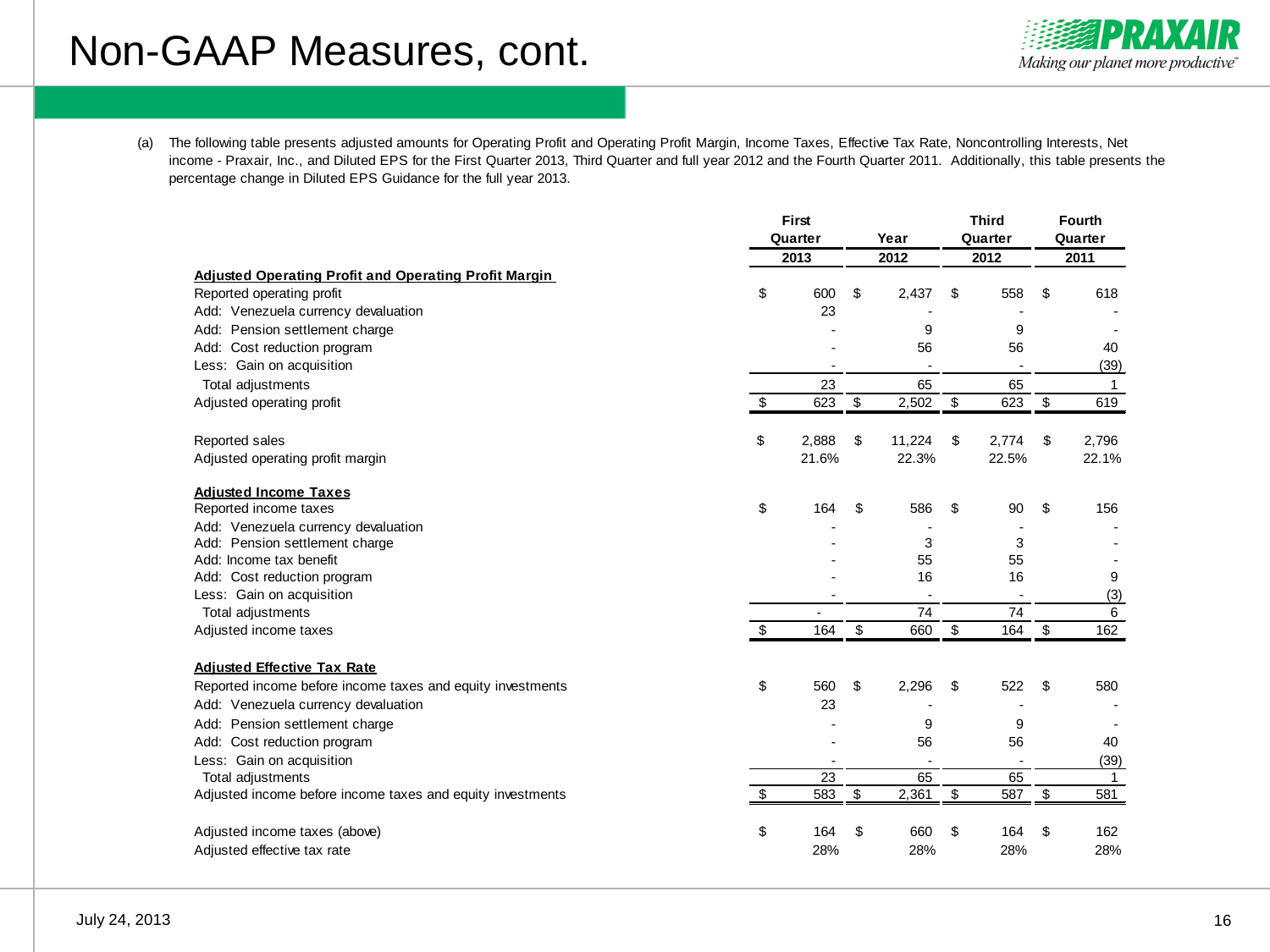### Non-GAAP Measures, cont.

| 2012<br>2013<br>2012<br><b>Adjusted Noncontrolling interest</b><br>\$<br>Reported noncontrolling interest<br>15<br>\$<br>52<br>\$<br>10<br>\$<br>$\overline{2}$<br>$\overline{2}$<br>Add: Cost reduction program<br>Add: Gain on acquisition<br>$\overline{2}$<br>$\overline{2}$<br>Total adjustments<br>$\blacksquare$<br>\$<br>\$<br>54<br>\$<br>12<br>15<br>\$<br>Adjusted noncontrolling interest<br>Adjusted Net Income - Praxair, Inc.<br>\$<br>391<br>\$<br>430<br>\$<br>Reported net income - Praxair, Inc.<br>1,692<br>\$<br>23<br>Add: Venezuela currency devaluation<br>Add: Pension settlement charge<br>6<br>6<br>Less: Income tax benefit<br>(55)<br>(55)<br>38<br>38<br>Add: Cost reduction program<br>Less: Gain on acquisition<br>23<br>Total adjustments<br>(11)<br>(11)<br>\$<br>\$<br>\$<br>\$<br>Adjusted net income - Praxair, Inc.<br>414<br>1,681<br>419<br><b>Adjusted Diluted EPS</b><br>Reported diluted EPS<br>\$<br>1.30<br>\$<br>5.61<br>\$<br>1.43<br>\$<br>Add: Venezuela currency devaluation<br>0.08<br>0.02<br>0.02<br>Add: Pension settlement charge<br>Less: Income tax benefit<br>(0.18)<br>(0.18)<br>0.12<br>0.12<br>Add: Cost reduction program<br>Less: Gain on acquisition<br>$\blacksquare$<br>$\blacksquare$<br>0.08<br>(0.04)<br>(0.04)<br>Total adjustments |  | <b>First</b><br>Quarter |  | Year | <b>Third</b><br>Quarter |  | <b>Fourth</b><br>Quarter |
|-----------------------------------------------------------------------------------------------------------------------------------------------------------------------------------------------------------------------------------------------------------------------------------------------------------------------------------------------------------------------------------------------------------------------------------------------------------------------------------------------------------------------------------------------------------------------------------------------------------------------------------------------------------------------------------------------------------------------------------------------------------------------------------------------------------------------------------------------------------------------------------------------------------------------------------------------------------------------------------------------------------------------------------------------------------------------------------------------------------------------------------------------------------------------------------------------------------------------------------------------------------------------------------------------------------|--|-------------------------|--|------|-------------------------|--|--------------------------|
|                                                                                                                                                                                                                                                                                                                                                                                                                                                                                                                                                                                                                                                                                                                                                                                                                                                                                                                                                                                                                                                                                                                                                                                                                                                                                                           |  |                         |  |      |                         |  | 2011                     |
|                                                                                                                                                                                                                                                                                                                                                                                                                                                                                                                                                                                                                                                                                                                                                                                                                                                                                                                                                                                                                                                                                                                                                                                                                                                                                                           |  |                         |  |      |                         |  |                          |
|                                                                                                                                                                                                                                                                                                                                                                                                                                                                                                                                                                                                                                                                                                                                                                                                                                                                                                                                                                                                                                                                                                                                                                                                                                                                                                           |  |                         |  |      |                         |  | 11                       |
|                                                                                                                                                                                                                                                                                                                                                                                                                                                                                                                                                                                                                                                                                                                                                                                                                                                                                                                                                                                                                                                                                                                                                                                                                                                                                                           |  |                         |  |      |                         |  |                          |
|                                                                                                                                                                                                                                                                                                                                                                                                                                                                                                                                                                                                                                                                                                                                                                                                                                                                                                                                                                                                                                                                                                                                                                                                                                                                                                           |  |                         |  |      |                         |  | 1                        |
|                                                                                                                                                                                                                                                                                                                                                                                                                                                                                                                                                                                                                                                                                                                                                                                                                                                                                                                                                                                                                                                                                                                                                                                                                                                                                                           |  |                         |  |      |                         |  | $\mathbf{1}$             |
|                                                                                                                                                                                                                                                                                                                                                                                                                                                                                                                                                                                                                                                                                                                                                                                                                                                                                                                                                                                                                                                                                                                                                                                                                                                                                                           |  |                         |  |      |                         |  | 12                       |
|                                                                                                                                                                                                                                                                                                                                                                                                                                                                                                                                                                                                                                                                                                                                                                                                                                                                                                                                                                                                                                                                                                                                                                                                                                                                                                           |  |                         |  |      |                         |  |                          |
|                                                                                                                                                                                                                                                                                                                                                                                                                                                                                                                                                                                                                                                                                                                                                                                                                                                                                                                                                                                                                                                                                                                                                                                                                                                                                                           |  |                         |  |      |                         |  | 420                      |
|                                                                                                                                                                                                                                                                                                                                                                                                                                                                                                                                                                                                                                                                                                                                                                                                                                                                                                                                                                                                                                                                                                                                                                                                                                                                                                           |  |                         |  |      |                         |  |                          |
|                                                                                                                                                                                                                                                                                                                                                                                                                                                                                                                                                                                                                                                                                                                                                                                                                                                                                                                                                                                                                                                                                                                                                                                                                                                                                                           |  |                         |  |      |                         |  |                          |
|                                                                                                                                                                                                                                                                                                                                                                                                                                                                                                                                                                                                                                                                                                                                                                                                                                                                                                                                                                                                                                                                                                                                                                                                                                                                                                           |  |                         |  |      |                         |  |                          |
|                                                                                                                                                                                                                                                                                                                                                                                                                                                                                                                                                                                                                                                                                                                                                                                                                                                                                                                                                                                                                                                                                                                                                                                                                                                                                                           |  |                         |  |      |                         |  | 31                       |
|                                                                                                                                                                                                                                                                                                                                                                                                                                                                                                                                                                                                                                                                                                                                                                                                                                                                                                                                                                                                                                                                                                                                                                                                                                                                                                           |  |                         |  |      |                         |  | (37)                     |
|                                                                                                                                                                                                                                                                                                                                                                                                                                                                                                                                                                                                                                                                                                                                                                                                                                                                                                                                                                                                                                                                                                                                                                                                                                                                                                           |  |                         |  |      |                         |  | (6)                      |
|                                                                                                                                                                                                                                                                                                                                                                                                                                                                                                                                                                                                                                                                                                                                                                                                                                                                                                                                                                                                                                                                                                                                                                                                                                                                                                           |  |                         |  |      |                         |  | 414                      |
|                                                                                                                                                                                                                                                                                                                                                                                                                                                                                                                                                                                                                                                                                                                                                                                                                                                                                                                                                                                                                                                                                                                                                                                                                                                                                                           |  |                         |  |      |                         |  |                          |
|                                                                                                                                                                                                                                                                                                                                                                                                                                                                                                                                                                                                                                                                                                                                                                                                                                                                                                                                                                                                                                                                                                                                                                                                                                                                                                           |  |                         |  |      |                         |  | 1.38                     |
|                                                                                                                                                                                                                                                                                                                                                                                                                                                                                                                                                                                                                                                                                                                                                                                                                                                                                                                                                                                                                                                                                                                                                                                                                                                                                                           |  |                         |  |      |                         |  |                          |
|                                                                                                                                                                                                                                                                                                                                                                                                                                                                                                                                                                                                                                                                                                                                                                                                                                                                                                                                                                                                                                                                                                                                                                                                                                                                                                           |  |                         |  |      |                         |  |                          |
|                                                                                                                                                                                                                                                                                                                                                                                                                                                                                                                                                                                                                                                                                                                                                                                                                                                                                                                                                                                                                                                                                                                                                                                                                                                                                                           |  |                         |  |      |                         |  |                          |
|                                                                                                                                                                                                                                                                                                                                                                                                                                                                                                                                                                                                                                                                                                                                                                                                                                                                                                                                                                                                                                                                                                                                                                                                                                                                                                           |  |                         |  |      |                         |  | 0.10                     |
|                                                                                                                                                                                                                                                                                                                                                                                                                                                                                                                                                                                                                                                                                                                                                                                                                                                                                                                                                                                                                                                                                                                                                                                                                                                                                                           |  |                         |  |      |                         |  | (0.12)                   |
|                                                                                                                                                                                                                                                                                                                                                                                                                                                                                                                                                                                                                                                                                                                                                                                                                                                                                                                                                                                                                                                                                                                                                                                                                                                                                                           |  |                         |  |      |                         |  | (0.02)                   |
| Adjusted diluted EPS<br>\$<br>\$<br>\$<br>1.38<br>5.57<br>1.39                                                                                                                                                                                                                                                                                                                                                                                                                                                                                                                                                                                                                                                                                                                                                                                                                                                                                                                                                                                                                                                                                                                                                                                                                                            |  |                         |  |      |                         |  | 1.36                     |

#### **Percentage Change in Adjusted Full Year 2013 Diluted EPS Guidance**

|                                                                  | Full Year 2013 |              |      |                 |  |  |  |
|------------------------------------------------------------------|----------------|--------------|------|-----------------|--|--|--|
|                                                                  |                | Low End      |      | <b>High End</b> |  |  |  |
| Diluted EPS guidance<br>Non-GAAP adjustments:                    | \$             | 5.82         | - \$ | 5.92            |  |  |  |
| Add: Venezuela currency devaluation<br>2013 adjusted diluted EPS | \$             | 0.08<br>5.90 | \$   | 0.08<br>6.00    |  |  |  |
| 2012 adjusted diluted EPS (see above)                            | \$             | 5.57         | - \$ | 5.57            |  |  |  |
| Percentage change from 2012 adjusted amounts                     |                | 6%           |      | 8%              |  |  |  |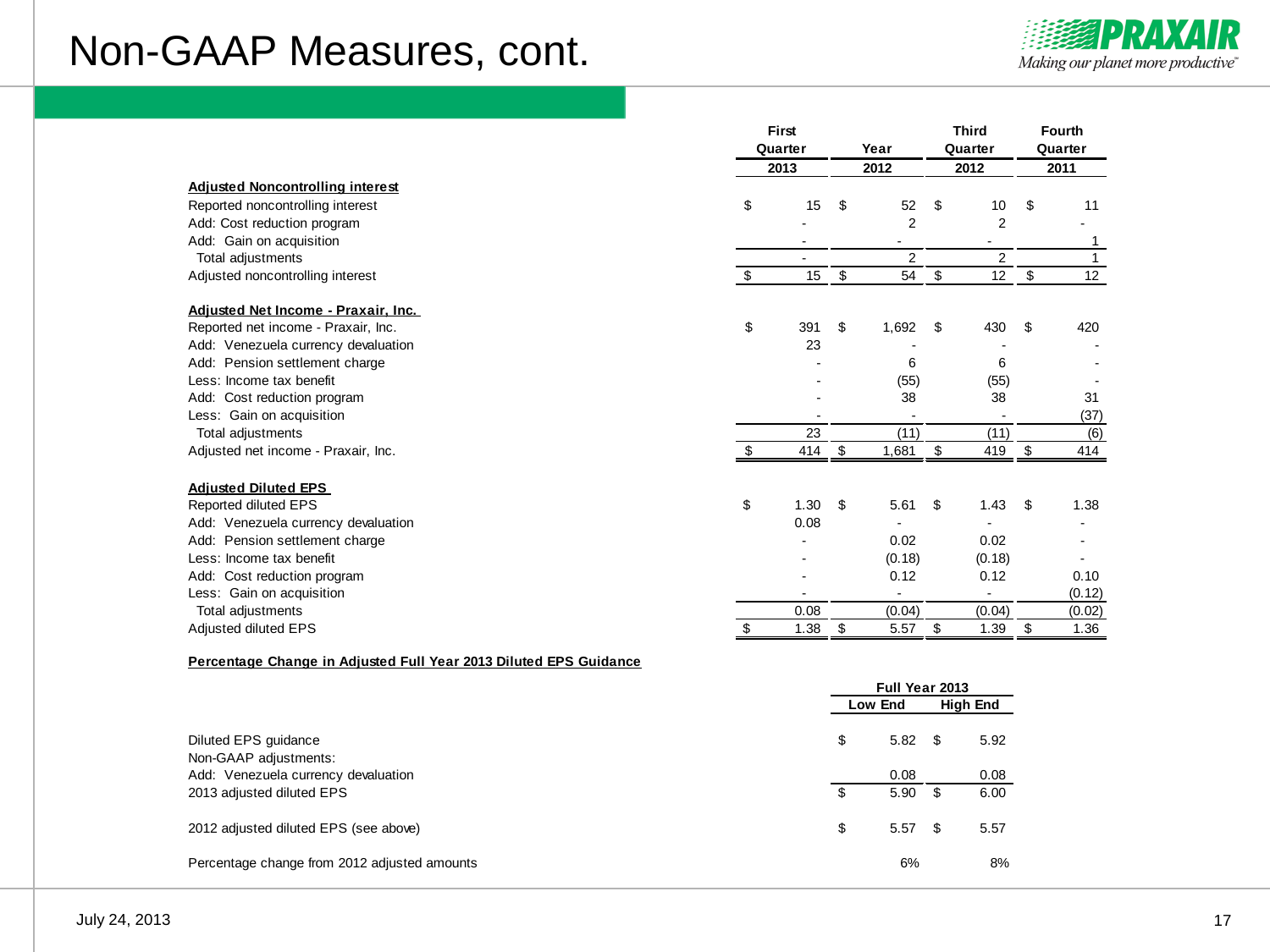## Principles of Sustainable Development



#### *Governance and Integrity*

**Maintain strong systems and a culture of global corporate governance, compliance, ethics, human rights, integrity and accountability.** 

### *Strategic Leadership*

**Stay current with, and take advantage of, emerging global opportunities, developments and challenges to position Praxair for the future.**

#### *Customer Commitment*

**Focus relentlessly on the delivery of customer value through continuous innovation that helps our customers enhance their product quality, service, reliability, productivity, safety, energy efficiency and environmental performance.** 

### *Environmental Responsibility*

**Achieve continuous environmental performance improvement and energy efficiency in our operations.** 

#### *Employee Safety and Development*

**Provide opportunities that allow employees to develop to their fullest potential in a creative, inclusive and safe environment.** 

#### *Community Support*

**Participate in community development in regions where we operate.** 

#### *Financial Performance*

**Maintain year-on-year recognition from shareholders and stakeholders for top-tier financial performance.**

#### *Stakeholder Engagement and Communication*

**Partner with internal and external stakeholders to achieve a strong, secure and sustainable society, economy and environment.**









### **MSCI ESG Indices**